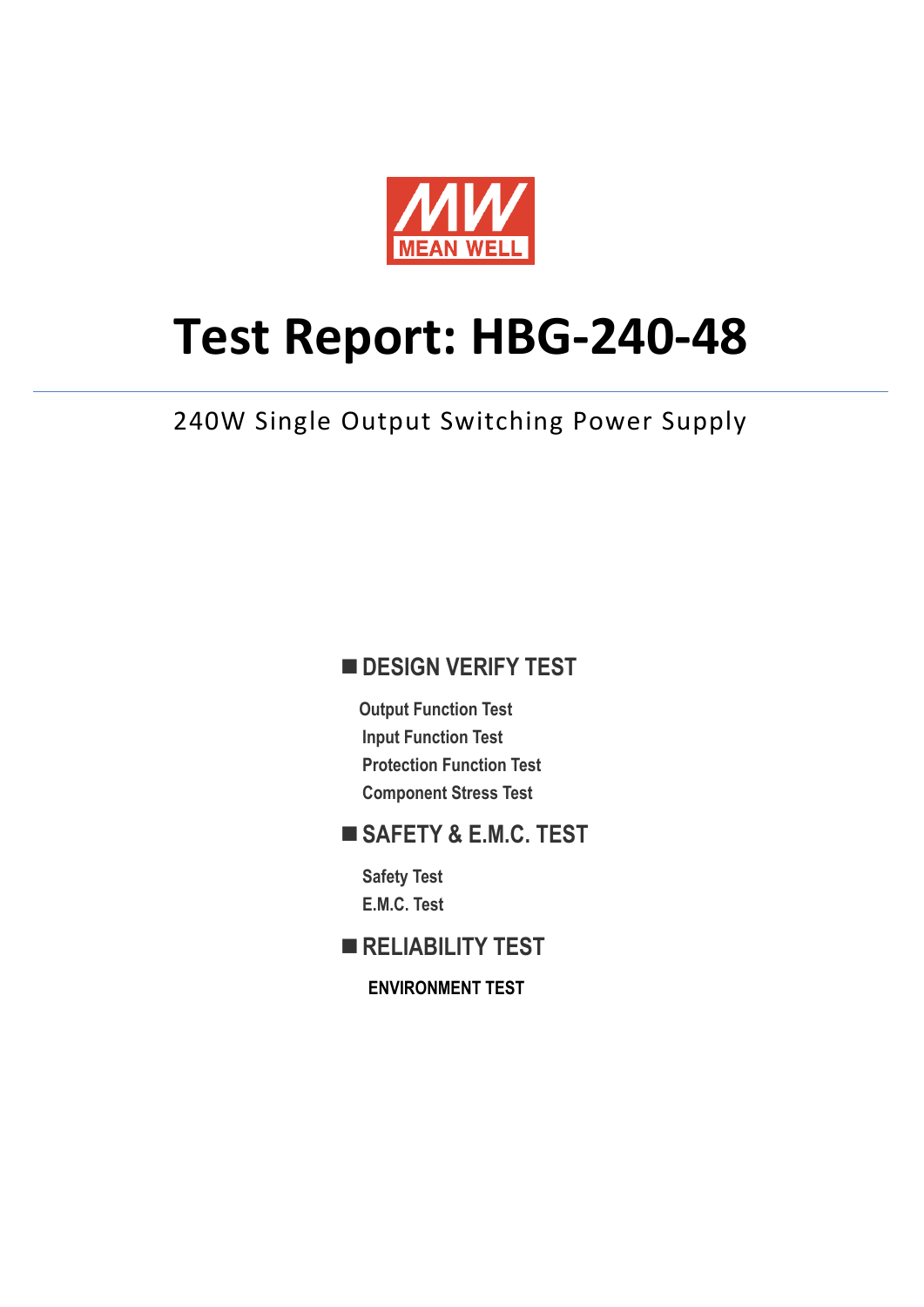

# **DESIGN VERIFY TEST**

## **OUTPUT FUNCTION TEST**

| <b>NO</b>      | <b>TEST ITEM</b>                            | <b>SPECIFICATION</b>                                      | <b>TEST CONDITION</b>                                                                                                       | <b>RESULT</b>                                                    | <b>VERDICT</b> |
|----------------|---------------------------------------------|-----------------------------------------------------------|-----------------------------------------------------------------------------------------------------------------------------|------------------------------------------------------------------|----------------|
| $\overline{1}$ | RIPPLE & NOISE                              | V1:250<br>mVp-p (Max)                                     | I/P: 230VAC<br>O/P: FULL LOAD<br>Ta: $25^{\circ}$ C                                                                         | $V1$ :<br>40<br>mVp-p (Max)                                      | ${\sf P}$      |
| $\overline{2}$ | <b>CURRENT</b><br>CONSTANT<br><b>REGION</b> | CH1: 28.8 V ~ 48 V                                        | I/P: 230VAC<br>O/P: CV MODE<br>Ta: $25^{\circ}$ C                                                                           | 28.8V:<br>$O/P=$<br>5.072<br>A<br>48 V :<br>$O/P=$<br>5.046<br>Α | P              |
| $\overline{3}$ | <b>CURRENT ADJUST</b><br><b>RANGE</b>       | CH1: 3.0A ~ 5.0A                                          | I/P: 230VAC<br>I/P: 115VAC<br>O/P: CV MODE<br>Ta : $25^{\circ}$ C                                                           | 5.258 A /230VAC<br>2.164 A ~<br>2.166 A ~<br>5.261 A /115VAC     | P              |
| 4              | OUTPUT VOLTAGE<br>TOLERANCE                 | $V1: 1\%~ - 1\%$ (Max)                                    | I/P: 100 VAC / 305 VAC<br>O/P : FULL/ MIN LOAD<br>Ta: $25^{\circ}$ C                                                        | V1:<br>0.573<br>$\%$ ~<br>$-0.064$<br>$\%$                       | P              |
| 5              | <b>LINE REGULATION</b>                      | $V1: 0.5\%~ 0.5\%$ (Max)                                  | $I/P$ : 100 VAC ~ 305 VAC<br>O/P: FULL LOAD<br>Ta : $25^{\circ}$ C                                                          | $V1$ :<br>$\%$ ~<br>$\mathbf{0}$<br>$\mathbf{0}$<br>%            | ${\sf P}$      |
| $6\phantom{1}$ | <b>LOAD REGULATION</b>                      | $V1: 0.5\%~ 0.5\%$ (Max)                                  | I/P: 230 VAC<br>O/P: FULL ~MIN LOAD<br>Ta: $25^{\circ}$ C                                                                   | $V1$ :<br>$\%$ $\sim$<br>$\%$<br>0.052<br>$-0.064$               | P              |
| $\overline{7}$ | SET UP TIME                                 | 230VAC:<br>2500<br>ms (Max)<br>115VAC:<br>2500<br>ms(Max) | I/P: 230 VAC<br>I/P: 115 VAC<br>O/P: FULL LOAD<br>Ta: $25^{\circ}$ C                                                        | 230VAC/<br>1538<br>ms<br>115VAC/<br>1688<br>ms                   | P              |
| 8              | <b>RISE TIME</b>                            | 230VAC:<br>120<br>ms (Max)<br>115VAC:<br>120<br>ms (Max)  | I/P: 230 VAC<br>I/P: 115 VAC<br>O/P: FULL LOAD<br>Ta: $25^\circ$ C                                                          | 230VAC/<br>47.49<br>ms<br>115VAC/<br>46.04<br>ms                 | P              |
| 9              | HOLD UP TIME                                | 230VAC:<br>15<br>ms (TYP)<br>115VAC:<br>ms (TYP)<br>15    | I/P: 230 VAC<br>I/P: 115 VAC<br>O/P: FULL LOAD<br>Ta: $25^{\circ}$ C                                                        | 230VAC/<br>26.88<br>ms<br>115VAC/<br>26.50<br>ms                 | ${\sf P}$      |
| 10             | OVER/UNDERSHOOT<br><b>TEST</b>              | $< +5\%$                                                  | I/P: 230 VAC<br>O/P: FULL LOAD<br>Ta: $25^{\circ}$ C                                                                        | TEST:<br>$< 5$<br>$\%$                                           | ${\sf P}$      |
| 11             | DYNAMIC LOAD                                | V1:<br>4800<br>mVp-p                                      | I/P: 230 VAC<br>(1).O/P: FULL /Min LOAD 90%DUTY/<br>1KHZ<br>(2).O/P: FULL /Min LOAD 50%DUTY/<br>120HZ<br>Ta: $25^{\circ}$ C | 366<br>(1)<br>mVp-p<br>3600<br>mVp-p<br>(2)                      | P              |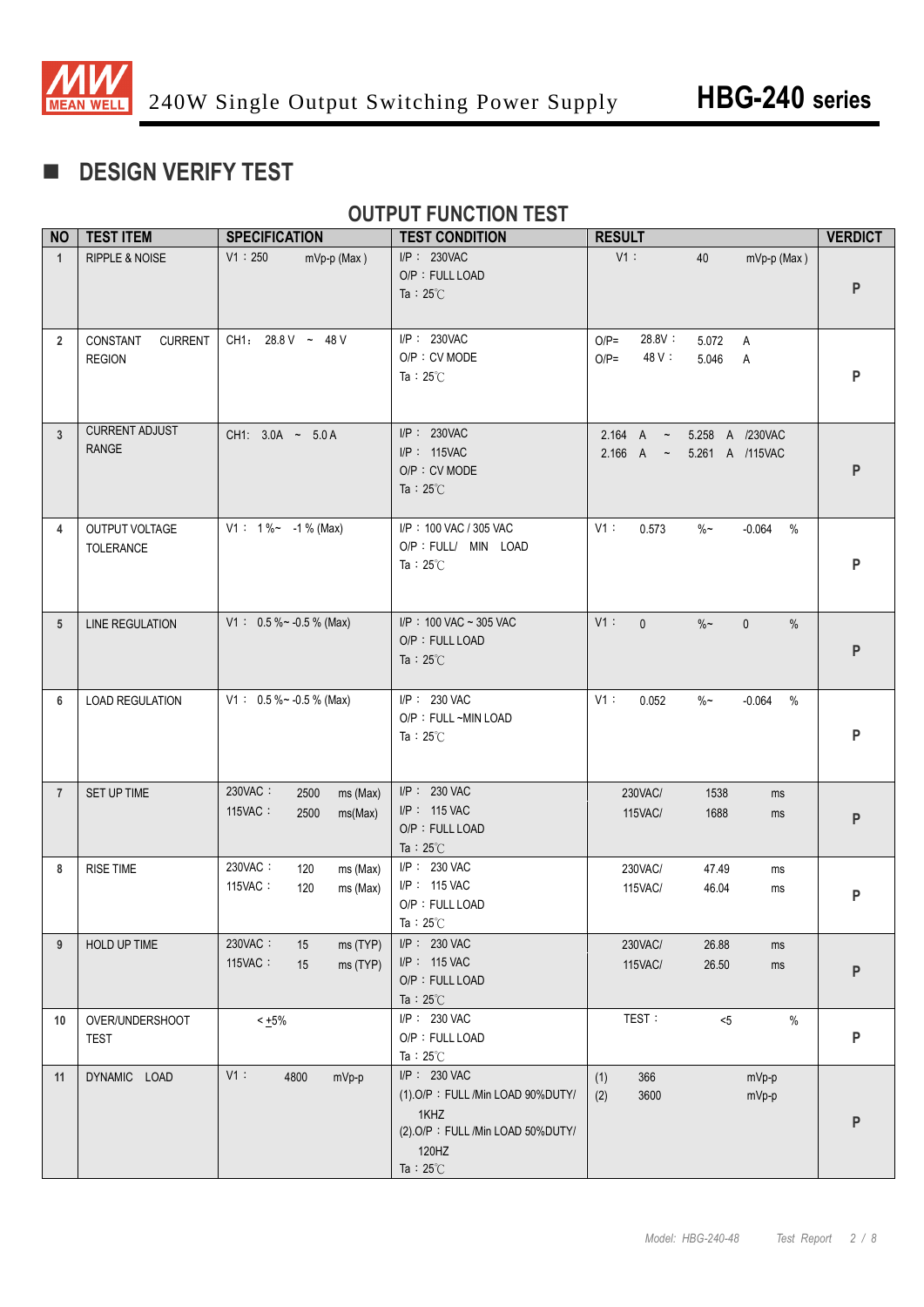

| <b>DIMMER TEST</b> | SPEC:          |                                                                                                                                                     |               |                |                                    |               |        |               |        |        |            |        |                |
|--------------------|----------------|-----------------------------------------------------------------------------------------------------------------------------------------------------|---------------|----------------|------------------------------------|---------------|--------|---------------|--------|--------|------------|--------|----------------|
|                    |                | *Output constant current level can be adjusted through output cable by $1 \sim 10$ Vdc, PWM signal or resistor<br>between $ADJ1(+)$ and $ADJ2(-)$ . |               |                |                                    |               |        |               |        |        |            |        |                |
|                    |                | *Reference resistance value for output current adjustment (Typical)                                                                                 |               |                |                                    |               |        |               |        |        |            |        |                |
|                    |                | Resistance                                                                                                                                          | $10K$         | $20\mathrm{K}$ | 30K                                | 40K           |        | 50K           | 60K    | 70K    | <b>80K</b> | 90K    | 100K           |
|                    |                | value                                                                                                                                               |               |                |                                    |               |        |               |        |        |            |        |                |
|                    |                | Output<br>current                                                                                                                                   | 10%           | 20%            | 30%                                | 40%           |        | 50%           | 60%    | 70%    | 80%        | 90%    | 100%           |
|                    |                | $*1 \sim 10V$ dimming function for output current adjustment (Typical)                                                                              |               |                |                                    |               |        |               |        |        |            |        |                |
|                    |                | Dimming<br>value                                                                                                                                    | $1\mathrm{V}$ | $2\mathrm{V}$  | $3\mathrm{V}$                      | $4\mathrm{V}$ |        | $5\mathrm{V}$ | 6V     | 7V     | 8V         | 9V     | 10V            |
|                    |                | Output<br>current                                                                                                                                   | 10%           | 20%            | 30%                                | 40%           |        | 50%           | 60%    | 70%    | 80%        | 90%    | 100%           |
|                    |                | *10V PWM signal for output current adjustment (Typical)                                                                                             |               |                |                                    |               |        |               |        |        |            |        |                |
|                    |                | Duty value                                                                                                                                          | 10%           | 20%            | 30%                                | 40%           |        | 50%           | 60%    | 70%    | 80%        | 90%    | 100%           |
|                    |                | Output<br>current                                                                                                                                   | 10%           | 20%            | 30%                                | 40%           |        | 50%           | 60%    | 70%    | 80%        | 90%    | 100%           |
|                    |                |                                                                                                                                                     |               |                | TEST RESULT: I/P: 230 VAC;Ta: 25°C |               |        |               |        |        |            |        |                |
|                    |                | Resistance<br>value                                                                                                                                 | 10K           | 20K            | 30K                                |               | 40K    | 50K           | 60K    | 70K    | <b>80K</b> | 90K    | 100K           |
|                    | $\mathbf 1$    | Output<br>current                                                                                                                                   | 0.434A        | 0.929A         | 1.418A                             |               | 1.891A | 2.381A        | 2.872A | 3.370A | 3.868A     | 4.364A | 4.862A         |
|                    |                | $\%$                                                                                                                                                | 8.68%         | 18.58%         | 28.36%                             |               | 37.82% | 47.62%        | 57.44% | 67.40% | 77.36%     | 87.28% | 97.24%         |
|                    |                | Dimming<br>value                                                                                                                                    | 1V            | 2V             | 3V                                 |               | 4V     | 5V            | 6V     | 7V     | 8V         | 9V     | 10V            |
|                    | $\overline{2}$ | Output<br>current                                                                                                                                   | 0.453A        | 0.974A         | 1.495A                             |               | 1.979A | 2.492A        | 3.018A | 3.543A | 4.070A     | 4.600A | 5.077A         |
|                    |                | $\%$                                                                                                                                                | 9.06%         | 19.48%         | 29.90%                             |               | 39.58% | 49.84%        | 60.36% | 70.86% | 81.40%     | 92.00% |                |
|                    |                | Duty value                                                                                                                                          | 10%           | 20%            | 30%                                |               | 40%    | 50%           | 60%    | 70%    | 80%        | 90%    | 101.5%<br>100% |
|                    | 3              | Output<br>current                                                                                                                                   | 0.493A        | 1.001A         | 1.506A                             | 1.990A        |        | 2.501A        | 3.012A | 3.526A | 4.046A     | 4.560A | 5.024A         |

**P**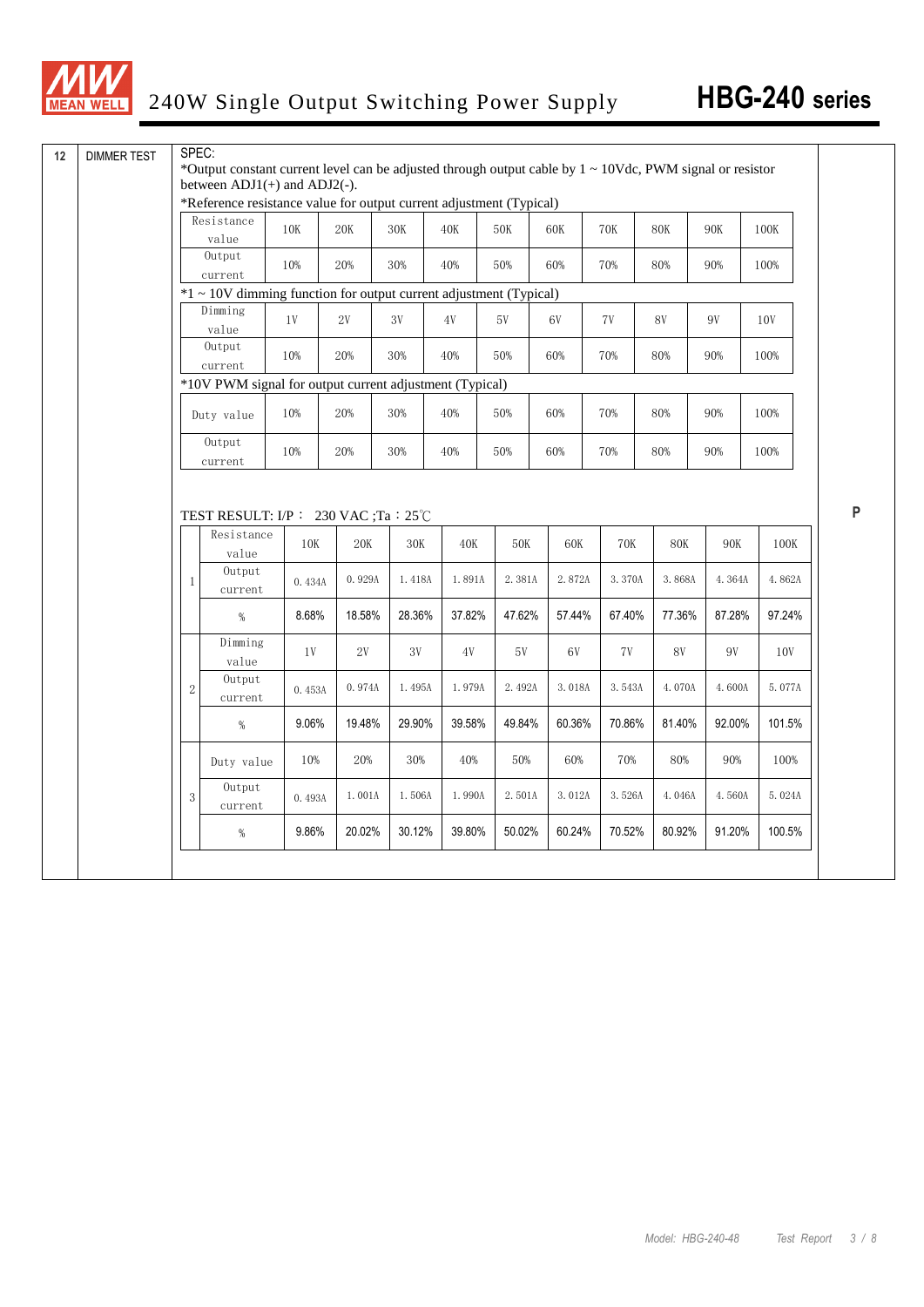

#### **INPUT FUNCTION TEST**

| <b>NO</b>       | <b>TEST ITEM</b>                       | <b>SPECIFICATION</b>                                                         | <b>TEST CONDITION</b>                                                                                                                                                                          | <b>RESULT</b>                                                                        | <b>VERDICT</b> |
|-----------------|----------------------------------------|------------------------------------------------------------------------------|------------------------------------------------------------------------------------------------------------------------------------------------------------------------------------------------|--------------------------------------------------------------------------------------|----------------|
| $\mathbf{1}$    | <b>INPUT VOLTAGE RANGE</b>             | 100VAC~305 VAC                                                               | I/P: TESTING<br>O/P: FULL LOAD<br>Ta : $25^{\circ}$ C<br>$I/P$ :<br>LOW-LINE-3V=97 V<br>HIGH-LINE=305 V<br>O/P : FULL/MIN LOAD<br>ON: 30 Sec. OFF: 30 Sec 10MIN<br>(AC POWER ON/OFF NO DAMAGE) | 87 V~305V<br>TEST: OK                                                                | P              |
| $\overline{2}$  | <b>INPUT FREQUENCY</b><br><b>RANGE</b> | 47HZ ~63 HZ<br>NO DAMAGE OSC                                                 | $I/P$ : 100 VAC ~ 305 VAC<br>O/P: FULL~MIN LOAD<br>Ta: $25^{\circ}$ C                                                                                                                          | TEST: OK                                                                             | P              |
| 3               | POWER FACTOR                           | 0.95 / 230 VAC(TYP)<br>0.98<br>/ 115 VAC(TYP)<br>0.93<br>/ 277 VAC(TYP)      | I/P: 230 VAC<br>I/P: 115 VAC<br>I/P: 277 VAC<br>O/P: FULL LOAD<br>Ta: $25^{\circ}$ C                                                                                                           | $PF =$<br>0.968<br>/ 100%<br>$PF =$<br>0.997<br>/ 100%<br>0.938<br>$PF =$<br>/ 100%  | P              |
| 4               | <b>EFFICIENCY</b>                      | 93% (TYP)                                                                    | I/P: 230 VAC<br>O/P: FULL LOAD<br>Ta: $25^{\circ}$ C                                                                                                                                           | 93.41<br>$\%$                                                                        | P              |
| 5               | <b>INPUT CURRENT</b>                   | 230V/<br>1.3<br>A(TYP)<br>2.5<br>A (TYP)<br>115V/<br>277V/<br>1.2<br>A (TYP) | I/P: 230 VAC<br>I/P: 115 VAC<br>I/P: 277 VAC<br>O/P: FULL LOAD<br>Ta: $25^{\circ}$ C                                                                                                           | 1.142<br>A/230 VAC<br>$=$<br>2.304<br>A/ 115 VAC<br>$=$<br>0.969<br>A/277 VAC<br>$=$ | P              |
| $6\phantom{1}6$ | <b>INRUSH CURRENT</b>                  | 230V/<br>75<br>A (TYP)<br><b>COLD START</b>                                  | I/P: 230 VAC<br>O/P: FULL LOAD<br>Ta: $25^{\circ}$ C                                                                                                                                           | $I = 67.95$<br>A/230 VAC                                                             | P              |
| $\overline{7}$  | <b>LEAKAGE CURRENT</b>                 | mA/277 VAC<br>$\prec$<br>0.75                                                | $I/P$ : 277 VAC<br>O/P: Min LOAD<br>Ta: $25^{\circ}$ C                                                                                                                                         | L-CASE:<br>0.3824<br>mA<br>N-CASE:<br>0.3722<br>mA                                   | P              |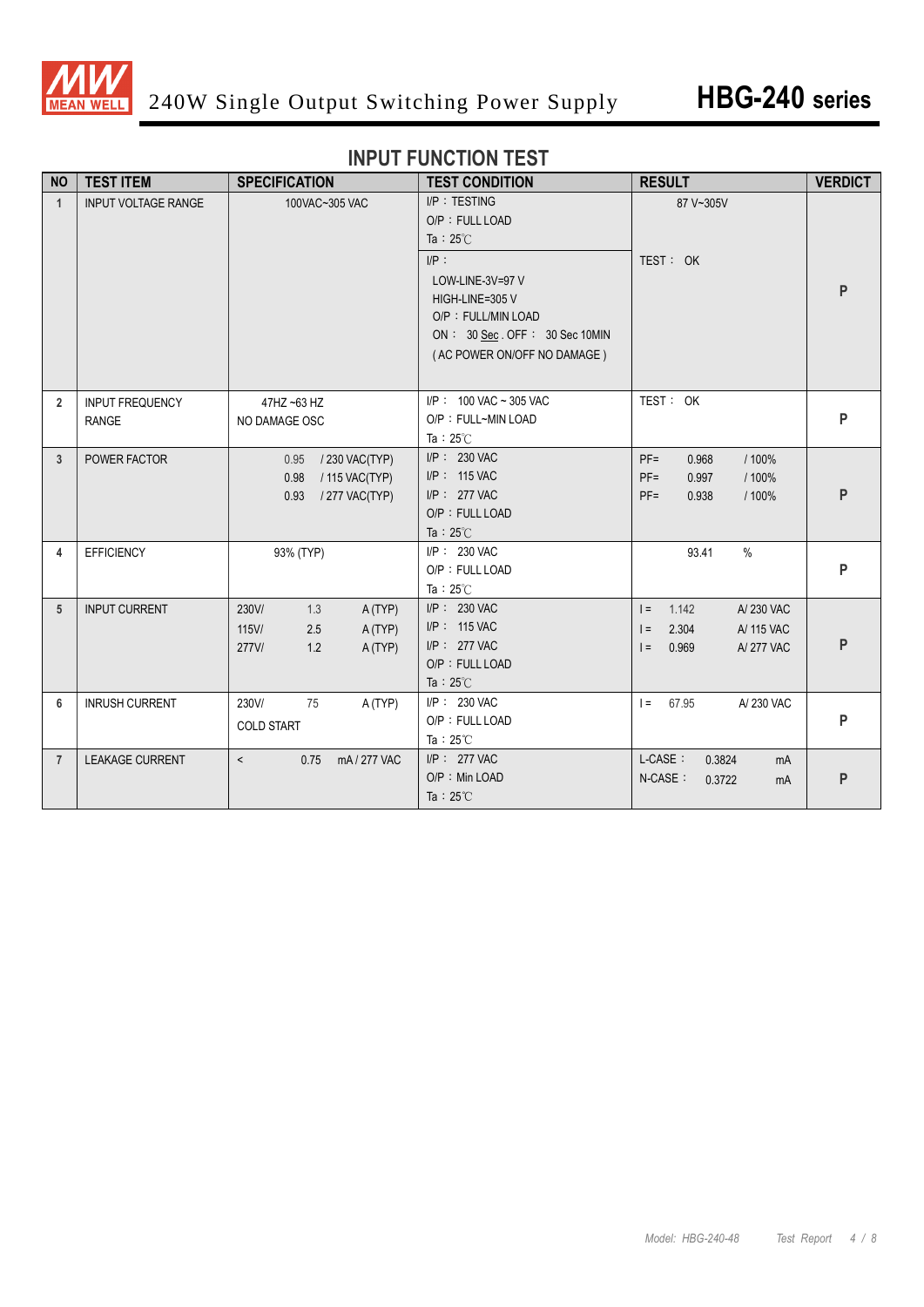

#### **PROTECTION FUNCTION TEST**

| <b>NO</b>      | <b>TEST ITEM</b>            | <b>SPECIFICATION</b>                                 | <b>TEST CONDITION</b>                                                    | <b>RESULT</b>                                                                                                                     | <b>VERDICT</b> |
|----------------|-----------------------------|------------------------------------------------------|--------------------------------------------------------------------------|-----------------------------------------------------------------------------------------------------------------------------------|----------------|
|                | OVER LOAD PROTECTION        | $95\%$ ~ 108 %                                       | $I/P: 230$ VAC<br>I/P: 115 VAC<br>O/P: TESTING<br>Ta : $25^{\circ}$ C    | 100.92 %/230 VAC<br>100.84 %/ 115 VAC<br>Constant current limiting, recovers<br>automatically after fault condition is<br>removed | P              |
| $\overline{2}$ | OVER VOLTAGE PROTECTION     | CH1: 52 V ~ 63 V                                     | $I/P: 230$ VAC<br>$I/P$ : 115 VAC<br>O/P: MIN LOAD<br>Ta: $25^{\circ}$ C | 55.4 V/230 VAC<br>55.4 V/ 115 VAC<br>Shut down o/p voltage, re-power on<br>to recover                                             | P              |
| 3              | OVER TEMPERATURE PROTECTION | SPEC :<br>TSW1: $95+5^{\circ}$ C O.T.P.<br>NO DAMAGE | $I/P: 230$ VAC<br>O/P: FULL LOAD                                         | O.T.P. Active<br>Shut down o/p voltage, recovers<br>automatically after temperature<br>goes down                                  | P              |
| 4              | SHORT PROTECTION            | SHORT EVERY OUTPUT<br>1 HOUR NO DAMAGE               | $I/P$ : 305 VAC<br>O/P: FULL LOAD<br>Ta: $25^{\circ}$ C                  | NO DAMAGE<br>Hiccup<br>mode,<br>recovers<br>automatically after fault condition is<br>removed.                                    | P              |

#### **COMPONENT STRESS TEST**

| <b>NO</b>      | <b>TEST ITEM</b>                  | <b>SPECIFICATION</b>     | <b>TEST CONDITION</b>           | <b>RESULT</b> |      |        | <b>VERDICT</b> |
|----------------|-----------------------------------|--------------------------|---------------------------------|---------------|------|--------|----------------|
| $\mathbf{1}$   | <b>Power Transistor</b>           | Q6 Rated:                | $I/P$ : High-Line +3V = 308 V   | (1)           | 468  | $\vee$ |                |
|                | (D to S) or (C to E) Peak Voltage | STF26NM60N: 600V/20A     | O/P: (1)Full Load Turn on       | (2)           | 460  | V      |                |
|                |                                   |                          | (2) Output Short                | (3)           | 452  | V      | P              |
|                |                                   |                          | (3) Full load continue          |               |      |        |                |
|                |                                   |                          | Ta: $25^{\circ}$ C              |               |      |        |                |
| $\overline{2}$ | Diode Peak Voltage                | Q101 Rated:              | $I/P$ : High-Line +3V = 308 V   | (1)           | 111  | V      |                |
|                |                                   | V30150C: 150 V/30 A      | O/P: (1)Full Load Turn on       | (2)           | 16.7 | V      |                |
|                |                                   |                          | (2)Output Short                 | (3)           | 105  | V      | P              |
|                |                                   |                          | (3) Full load continue          |               |      |        |                |
|                |                                   |                          | Ta: $25^{\circ}$ C              |               |      |        |                |
| 3              | <b>Capacitor Voltage</b><br>Input | C5 Rated:                | $I/P$ : High-Line +3V = 308 V   | (1)           | 446  | $\vee$ |                |
|                |                                   | 150u/450V 105℃ 18*45 CST | O/P: (1) Full Load Turn on /Off | (2)           | 442  | $\vee$ |                |
|                |                                   |                          | (2) Min load Turn on /Off       | (3)           | 444  | V      | P              |
|                |                                   |                          | (3) Full Load /Min load         |               |      |        |                |
|                |                                   |                          | Change<br>Ta: $25^{\circ}$ C    |               |      |        |                |
|                |                                   |                          |                                 |               |      |        |                |
| 4              | Control IC Voltage Test           | U70 Rated:               | $I/P$ : High-Line +3V = 308 V   | (1)           | 15.1 | V      |                |
|                |                                   | L6599ATD: 16V<br>(MAX)   | O/P: (1)Full Load Turn on /Off  | (2)           | 15.0 | V      |                |
|                |                                   |                          | (2) Min load Turn on /Off       | (3)           | 15.1 | V      |                |
|                |                                   |                          | (3) Full Load /Min load         |               |      |        | P              |
|                |                                   |                          | Change                          |               |      |        |                |
|                |                                   |                          | Ta: $25^{\circ}$ C              |               |      |        |                |
| 5              | <b>Power Transistor</b>           | Q1 Rated:                | $I/P$ : High-Line +3V = 308 V   | (1)           | 540  | V      |                |
|                | (D to S) or (C to E) Peak Voltage | IPW60R190C6:650V/20.2A   | O/P: (1)Full Load Turn on       | (2)           | 516  | V      |                |
|                |                                   |                          | (2) Output Short                | (3)           | 518  | V      | P              |
|                |                                   |                          | (3) Full load continue          |               |      |        |                |
|                |                                   |                          | Ta: $25^{\circ}$ C              |               |      |        |                |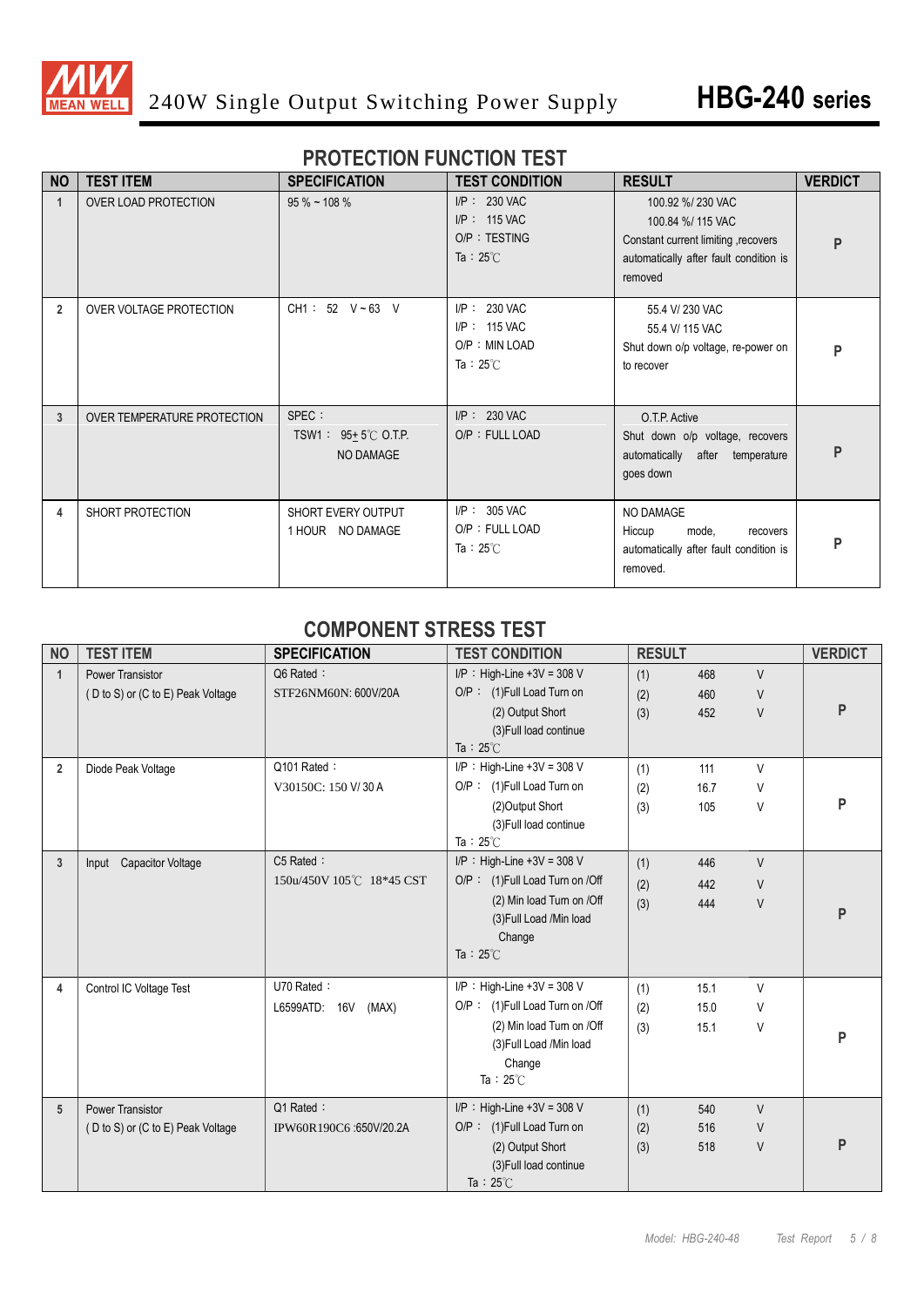

# **SAFETY & E.M.C. TEST**

| <b>SAFETY TEST</b> |                             |                                                                                                 |                                                                                                      |                                                      |                                           |                |  |  |  |
|--------------------|-----------------------------|-------------------------------------------------------------------------------------------------|------------------------------------------------------------------------------------------------------|------------------------------------------------------|-------------------------------------------|----------------|--|--|--|
| <b>NO</b>          | <b>TEST ITEM</b>            | <b>SPECIFICATION</b>                                                                            | <b>TEST CONDITION</b>                                                                                | <b>RESULT</b>                                        |                                           | <b>VERDICT</b> |  |  |  |
|                    | WITHSTAND VOLTAGE           | $I/P$ -O/P: 3.75 KVAC/min<br>$I/P-FG: 1.88$ KVAC/min<br>$O/P$ -FG : 0.5 KVAC/min                | $I/P$ -O/P : 4 KVAC/min<br>$I/P-FG: 2.26$ KVAC/min<br>$O/P-FG: 0.6$ KVAC/min<br>Ta: $25^{\circ}$ C   | $I/P-O/P$ :<br>$I/P-FG$ :<br>$O/P-FG$ :<br>NO DAMAGE | 3.038<br>mA<br>mA<br>3.385<br>1.872<br>mA | P              |  |  |  |
| $\overline{2}$     | <b>ISOLATION RESISTANCE</b> | $I/P$ -O/P: 500VDC>100M $\Omega$<br>I/P-FG: $500VDC>100M\Omega$<br>$O/P-FG : 500VDC>100M\Omega$ | $I/P-O/P$ :<br>500 VDC<br>$I/P-FG$ :<br>500 VDC<br>$O/P-FG$ :<br>500 VDC<br>Ta: $25^{\circ}$ C/70%RH | $I/P-O/P$ :<br>$I/P-FG$ :<br>$O/P-FG$ :<br>NO DAMAGE | MΩ<br>>9999<br>MΩ<br>>9999<br>MΩ<br>>9999 | P              |  |  |  |
| 3                  | <b>GROUNDING CONTINUITY</b> | FG(PE) TO CHASSIS<br>OR TRACE < $100 \text{ m}\Omega$                                           | 40A/2min<br>Ta: 25℃ / 70%RH                                                                          | 16                                                   | $m\Omega$                                 | P              |  |  |  |

#### **E.M.C TEST**

| <b>NO</b>      | <b>TEST ITEM</b>                               | <b>SPECIFICATION</b>                                          | <b>TEST CONDITION</b>                                                      | <b>RESULT</b>                        | <b>VERDICT</b> |
|----------------|------------------------------------------------|---------------------------------------------------------------|----------------------------------------------------------------------------|--------------------------------------|----------------|
| $\mathbf{1}$   | <b>HARMONIC</b>                                | EN61000-3-2<br><b>CLASS C</b>                                 | I/P:220VAC/230VAC/240VAC50HZ<br>O/P:100%,75%,60%LOAD<br>Ta: $25^{\circ}$ C | <b>PASS</b>                          | P              |
| $\overline{2}$ | <b>CONDUCTION</b>                              | EN55015                                                       | I/P: 230 VAC (50HZ)/115V[60HZ]<br>O/P:FULL/65% LOAD<br>Ta: $25^{\circ}$ C  | <b>PASS</b><br>Test by certified Lab | P              |
| $\mathbf{3}$   | <b>RADIATION</b>                               | EN55015                                                       | I/P: 230 VAC (50HZ)/115V[60HZ]<br>O/P: FULL/65% LOAD<br>Ta: $25^{\circ}$ C | <b>PASS</b><br>Test by certified Lab | P              |
| 4              | E.S.D                                          | EN61000-4-2<br><b>LIGHT INDUSTRY</b><br>AIR:8KV / Contact:4KV | I/P: 230 VAC/50HZ<br>O/P:FULL LOAD<br>Ta: $25^{\circ}$ C                   | CRITERIA A                           | P              |
| 5              | E.F.T                                          | EN61000-4-4<br><b>LIGHT INDUSTRY</b><br><b>INPUT: 1KV</b>     | I/P: 230 VAC/50HZ<br>O/P:FULL LOAD<br>Ta: $25^{\circ}$ C                   | CRITERIA A                           | P              |
| 6              | <b>SURGE</b>                                   | IEC61000-4-5<br><b>INDUSTRY</b><br>$L-N:2KV$<br>L,N-PE:4KKV   | I/P: 230 VAC/50HZ<br>O/P:FULL LOAD<br>Ta: $25^{\circ}$ C                   | CRITERIA A                           | P              |
| $\overline{7}$ | Test by certified Lab $\&$ Test Report Prepare |                                                               |                                                                            |                                      |                |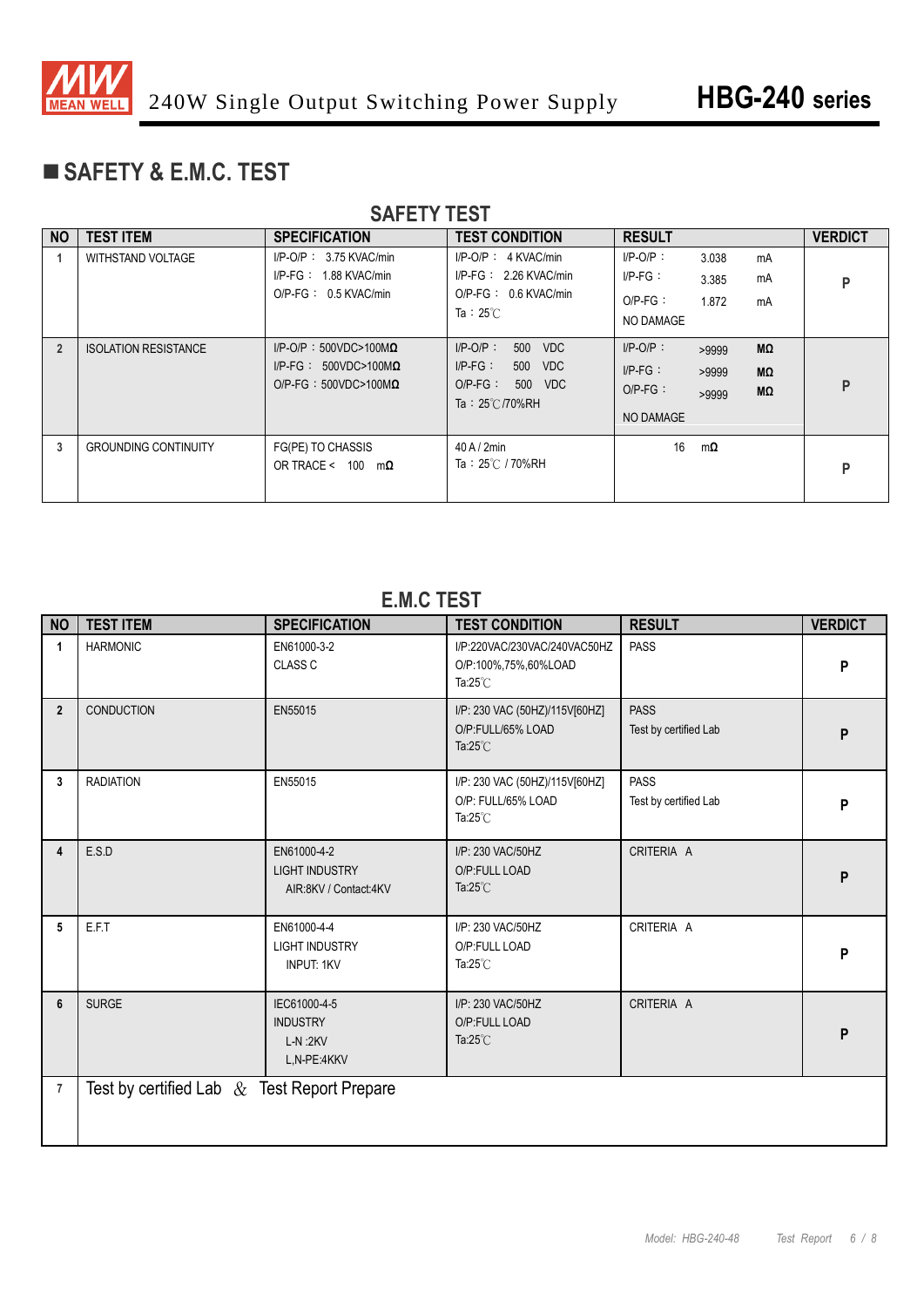

# **RELIABILITY TEST**

#### **ENVIRONMENT TEST**

| <b>NO</b>       | <b>TEST ITEM</b>         | <b>SPECIFICATION</b> |                                         |               | <b>TEST CONDITION</b>                                                        | <b>RESULT</b>                        |                            | <b>VERDICT</b> |
|-----------------|--------------------------|----------------------|-----------------------------------------|---------------|------------------------------------------------------------------------------|--------------------------------------|----------------------------|----------------|
| $\mathbf{1}$    | TEMPERATURE RISE TEST    |                      | MODEL: HBG-240-60                       |               |                                                                              |                                      |                            |                |
|                 |                          |                      | 1. ROOM AMBIENT BURN-IN: 2.5 HRS        |               |                                                                              |                                      |                            |                |
|                 |                          |                      |                                         |               | $I/P$ : 230VAC O/P : 95% LOAD Ta=31.9 °C                                     |                                      |                            |                |
|                 |                          |                      | 2. HIGH AMBIENT BURN-IN: 3.5 HRS        |               |                                                                              |                                      |                            |                |
|                 |                          |                      |                                         |               | $I/P$ : 230VAC O/P : 95% LOAD Ta=60.0 °C                                     |                                      |                            |                |
|                 |                          |                      |                                         |               |                                                                              |                                      |                            |                |
|                 |                          | NO                   | Position                                |               | P/N                                                                          |                                      | ROOM AMBIENT HIGH AMBIENT  |                |
|                 |                          |                      |                                         |               |                                                                              | Ta= 31.9 $\degree$ C                 | Ta= $60.0\degree$ C        |                |
|                 |                          | $\mathbf{1}$         | LF1                                     |               | TR-953                                                                       | 55.2°C                               | 83.7°C                     |                |
|                 |                          | 2                    | LF <sub>2</sub>                         |               | TR915-R2                                                                     | 58.4°C                               | 86.3°C                     |                |
|                 |                          | 3<br>$\overline{4}$  | BD <sub>1</sub><br>C <sub>5</sub>       |               | US10KB80R                                                                    | $60.4^{\circ}$ C                     | 88.8°C                     |                |
|                 |                          | 5                    | L2                                      |               | 150u/450V 18*45 CST<br>TR-930                                                | 58.3°C<br>$56.1^{\circ}$             | $85.8^{\circ}$ C<br>84.9°C |                |
|                 |                          | 6                    | C <sub>11</sub>                         |               | C/MPE 105/450V                                                               | $59.0^{\circ}$ C                     | 86.3°C                     |                |
|                 |                          | $\overline{7}$       | D <sub>3</sub>                          |               | 1N5406                                                                       | $57.6^{\circ}$ C                     | $85.1^{\circ}$             |                |
|                 |                          | 8                    | D <sub>2</sub>                          |               | BYT79X-600                                                                   | 62.2°C                               | 90.1°C                     | P              |
|                 |                          | 9                    | L1                                      |               | TF-6537                                                                      | 59.2°C                               | 87.4°C                     |                |
|                 |                          | 10                   | Q <sub>1</sub>                          |               | <b>IPW60R190C6</b>                                                           | 62.6°C                               | 90.6°C                     |                |
|                 |                          | 11                   | U1                                      |               | NCP1605DR2G                                                                  | $56.5^{\circ}$ C                     | $85.5^{\circ}$             |                |
|                 |                          | 12                   | C39                                     |               | C/E 47u/25V 5*11 LE                                                          | $56.1^{\circ}$                       | 84.7°C                     |                |
|                 |                          | 13                   | <b>U70</b>                              |               | <b>L6599ATD</b>                                                              | 49.4°C                               | 77.8°C                     |                |
|                 |                          | 14                   | Q <sub>3</sub>                          |               | STF26NM60N                                                                   | $63.1^{\circ}$                       | $91.3^{\circ}$             |                |
|                 |                          | 15                   | Q <sub>4</sub><br>T1                    |               | STF26NM60N                                                                   | 64.3°C                               | $92.7^{\circ}$             |                |
|                 |                          | 16<br>17             | Q101                                    |               | TF-6475<br>V30200C                                                           | $68.5^{\circ}$ C<br>$61.8^{\circ}$ C | $96.9^{\circ}$<br>89.3°C   |                |
|                 |                          | 18                   | Q102                                    |               | V30200C                                                                      | $62.3^{\circ}$ C                     | 89.7°C                     |                |
|                 |                          | 19                   | C <sub>102</sub>                        |               | C/E 220uF/80V 10*23 ZLH                                                      | 58.0°C                               | 85.1°C                     |                |
|                 |                          | 20                   | C <sub>103</sub>                        |               | C/E 220uF/80V<br>10*23 ZLH                                                   | 56.7°C                               | 84.9°C                     |                |
|                 |                          | 21                   | C <sub>106</sub>                        | C/E 220uF/80V | 10*23 ZLH                                                                    | 51.7°C                               | 79.1°C                     |                |
|                 |                          | 22                   | <b>LF100</b>                            |               | TR950-R4                                                                     | $55.3^{\circ}$                       | $83.1^{\circ}$             |                |
|                 |                          |                      |                                         |               |                                                                              |                                      |                            |                |
| $\overline{2}$  | <b>LOW TEMPERATURE</b>   |                      | TURN ON AFTER 2 HOUR                    |               | $I/P$ : 305VAC/100VAC                                                        | TEST: OK                             |                            |                |
|                 | TURN ON TEST             |                      |                                         |               | O/P: 95 % LOAD                                                               |                                      |                            | P              |
|                 |                          |                      |                                         |               | Ta= -40 $\degree$ C                                                          |                                      |                            |                |
|                 |                          |                      |                                         |               |                                                                              |                                      |                            |                |
| 3 <sup>5</sup>  | <b>HIGH HUMIDITY</b>     | AFTER 12 HOURS       |                                         |               | $I/P$ : 305 VAC                                                              | TEST: OK                             |                            |                |
|                 | <b>HIGH TEMPERATURE</b>  | IN CHAMBER ON        |                                         |               | O/P: 95% LOAD                                                                |                                      |                            | P              |
|                 | <b>HIGH VOLTAGE</b>      | CONTROL 50 °C        |                                         |               | Ta=60 $^{\circ}$ C                                                           |                                      |                            |                |
|                 | TURN ON TEST             | NO DAMAGE            |                                         |               | HUMIDITY= 95 %R.H                                                            |                                      |                            |                |
| 4               | TEMPERATURE              |                      | $\pm$ 0.03 %(0~50°C)                    |               | I/P: 230 VAC                                                                 |                                      | $+0.015\%$ (0~50°C)        |                |
|                 | COEFFICIENT              |                      |                                         |               | O/P: 95% LOAD                                                                |                                      |                            |                |
|                 |                          |                      |                                         |               |                                                                              |                                      |                            | P              |
|                 |                          |                      |                                         |               |                                                                              |                                      |                            |                |
|                 | STORAGE TEMPERATURE TEST |                      |                                         |               |                                                                              |                                      |                            |                |
| $5\overline{)}$ |                          |                      | 2. Temperature change rate : 25°C / MIN |               | 1. Thermal shock Temperature: $-45^{\circ}\text{C} \sim +85^{\circ}\text{C}$ | <b>OK</b>                            |                            |                |
|                 |                          |                      |                                         |               | 3. Dwell time low and high temperature : 30 MIN/EACH                         |                                      |                            |                |
|                 |                          |                      |                                         |               |                                                                              |                                      |                            | Р              |
|                 |                          |                      | 4. Total test cycle: 5 CYCLE            |               |                                                                              |                                      |                            |                |
|                 |                          |                      | 5. Input/Output condition: STATIC       |               |                                                                              |                                      |                            |                |